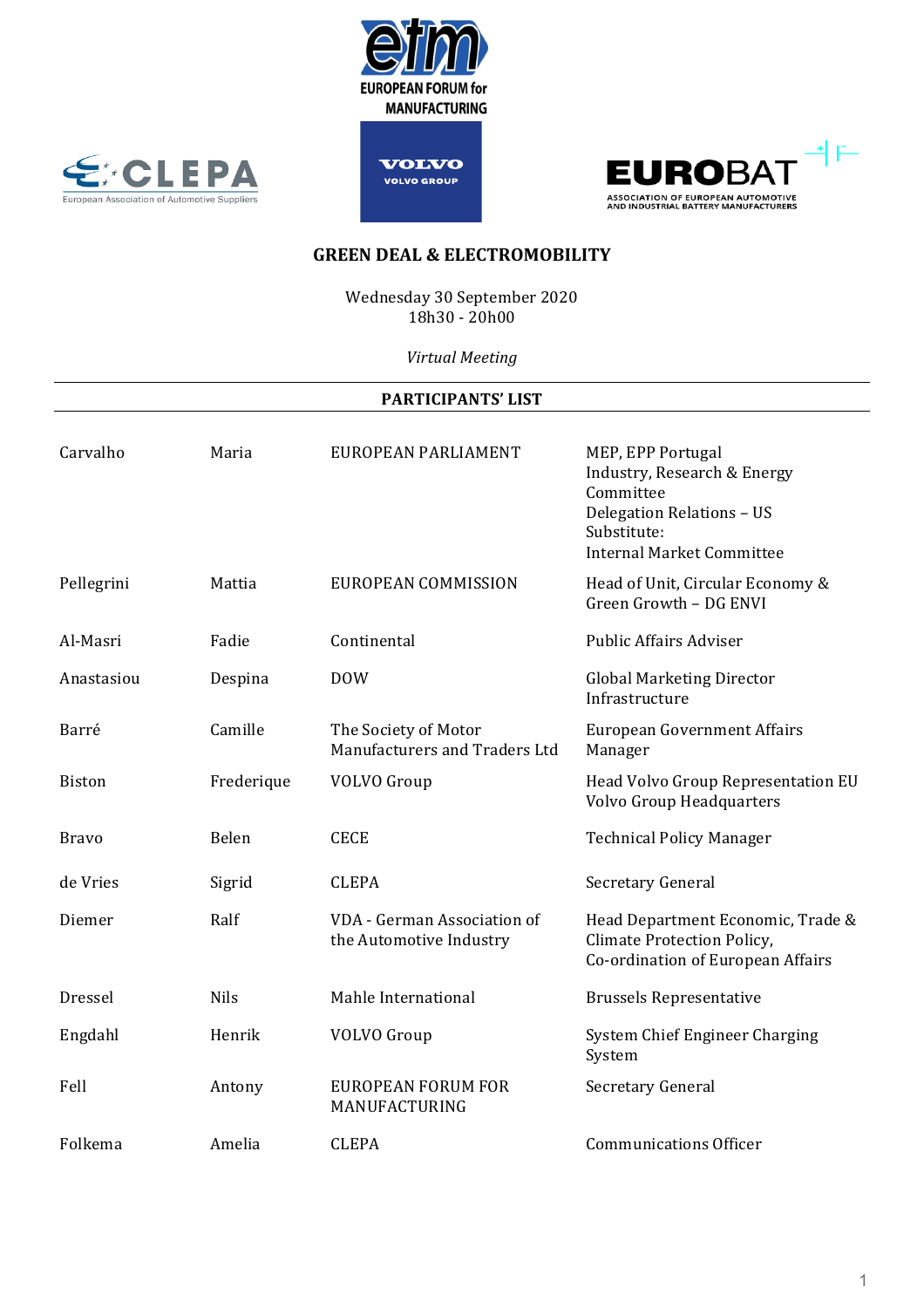







Wednesday 30 September 2020 18h30 - 20h00

*Virtual Meeting*

| PARTICIPANTS' LIST |                |                                             |                                                                                                                                                                                          |  |  |
|--------------------|----------------|---------------------------------------------|------------------------------------------------------------------------------------------------------------------------------------------------------------------------------------------|--|--|
| Gamon              | Claudia        | EUROPEAN PARLIAMENT                         | <b>MEP Renew Europe Austria</b><br>Rapporteur on a Comprehensive<br>European approach to energy storage<br>Industry, Research & Energy<br>Committee<br>Substitute: Environment Committee |  |  |
| Godwin             | Simon          | BorgWarner                                  | Delegate for European Government<br>Affairs                                                                                                                                              |  |  |
| González Casares   | <b>Nicolás</b> | EUROPEAN PARLIAMENT                         | MEP S&D Spain<br>Industry, Research & Energy<br>Committee<br>Substitute: Environment Committee                                                                                           |  |  |
| Green              | David          | <b>HITACHI EU R&amp;D</b>                   | Energy & Environment Leader                                                                                                                                                              |  |  |
| Hamill             | Claudia        | <b>EUROPEAN FORUM FOR</b><br>MANUFACTURING  | Senior Adviser                                                                                                                                                                           |  |  |
| Jarman             | Hywel          | <b>EUROBAT</b>                              | Director Communications - ILA                                                                                                                                                            |  |  |
| Kovařík            | Ondřej         | EUROPEAN PARLIAMENT                         | MEP Renew Europe Czech Republic<br>Economic & Monetary Affairs<br>Committee<br>Substitute: Transport Committee                                                                           |  |  |
| Kredler            | Dennis         | <b>DOW</b>                                  | Director European Government<br>Affairs                                                                                                                                                  |  |  |
| Kurz               | Karsten        | <b>EXIDE &amp; EUROBAT</b>                  | Director of Environmental Affairs<br>Europe, Exide Technologies                                                                                                                          |  |  |
| Lohan              | Malte          | Orgalim - Europe's Technology<br>Industries | Director General                                                                                                                                                                         |  |  |
| Malvault           | Blandine       | WindEurope                                  | Adviser - Power Grids & Markets                                                                                                                                                          |  |  |
| Maironi            | Jerome         | <b>Garrett Motion</b>                       | Senior Vice-President & General<br><b>Counsel, Government Relations</b>                                                                                                                  |  |  |
| McReynolds         | Fergus         | Make UK                                     | Director EU Affairs                                                                                                                                                                      |  |  |
| Meylemans          | Gert           | <b>EUROBAT</b>                              | <b>Director Communications</b>                                                                                                                                                           |  |  |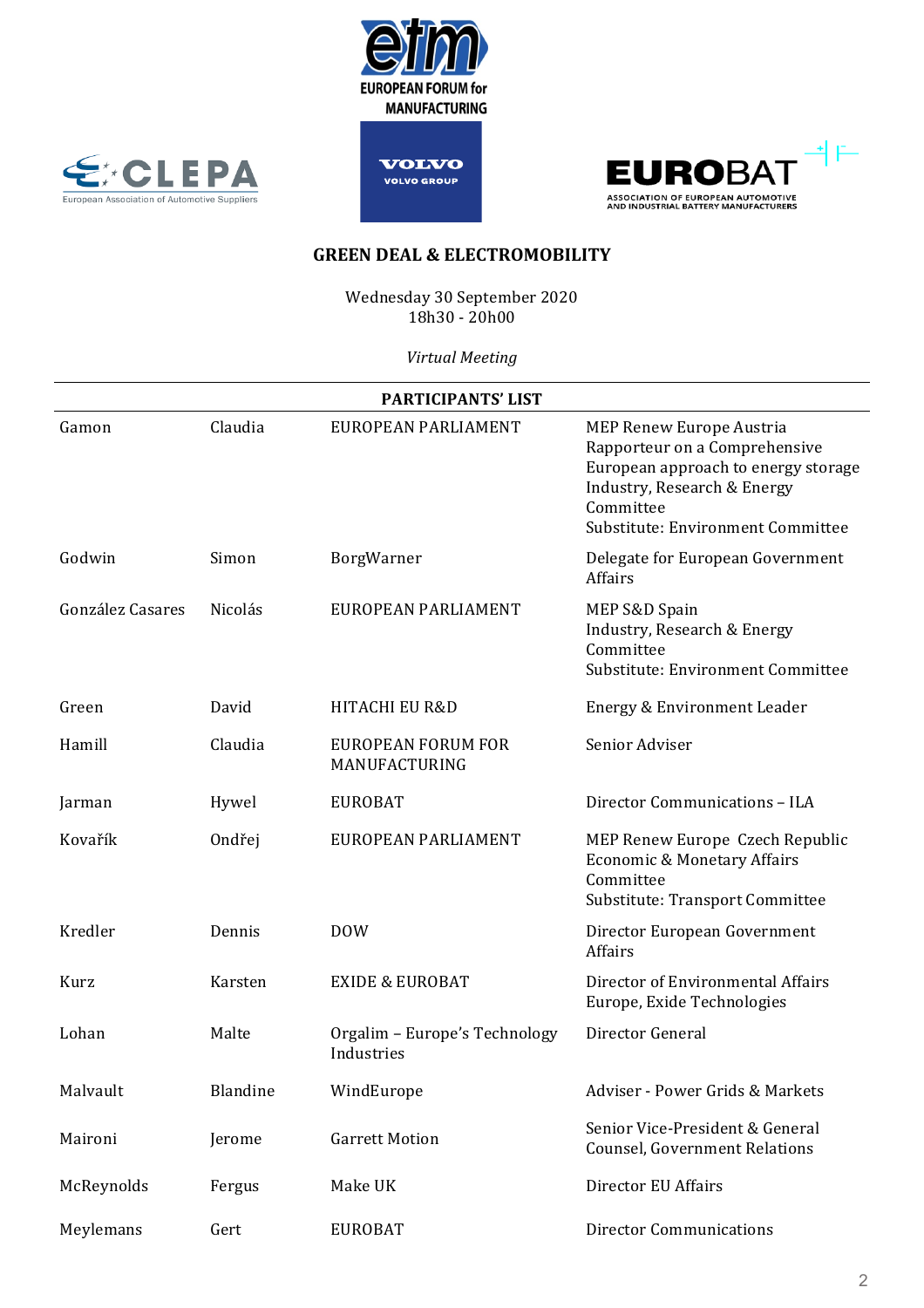![](_page_2_Picture_0.jpeg)

![](_page_2_Picture_1.jpeg)

![](_page_2_Picture_2.jpeg)

![](_page_2_Picture_3.jpeg)

Wednesday 30 September 2020 18h30 - 20h00

*Virtual Meeting*

| <b>PARTICIPANTS' LIST</b> |           |                                             |                                                                                                                                                                                                                    |  |  |
|---------------------------|-----------|---------------------------------------------|--------------------------------------------------------------------------------------------------------------------------------------------------------------------------------------------------------------------|--|--|
| Mikalauskaitė             | Toma      | Orgalim - Europe's Technology<br>Industries | Adviser                                                                                                                                                                                                            |  |  |
| Paulus                    | Jutta     | EUROPEAN PARLIAMENT                         | MEP Greens Germany<br><b>Environment Committee</b><br>Substitute: Industry, Research &<br><b>Energy Committee</b><br><b>Transport Committee</b>                                                                    |  |  |
| Peksa                     | Mikuláš   | EUROPEAN PARLIAMENT                         | MEP Greens Czech Republic<br>Industry, Research & Energy<br>Committee                                                                                                                                              |  |  |
| Perez                     | Pilar     | <b>CLEPA</b>                                | Director Communications &<br>Operations                                                                                                                                                                            |  |  |
| Richmond                  | Caroline  | <b>EUROPEAN FORUM FOR</b><br>MANUFACTURING  | Coordinator                                                                                                                                                                                                        |  |  |
| Rosenkranz                | Christian | <b>CLARIOS &amp; EUROBAT</b>                | Vice President Industry and<br><b>Governmental Relations EMEA</b>                                                                                                                                                  |  |  |
| Sanchis                   | Pau       | <b>EUROBAT</b>                              | Policy Officer                                                                                                                                                                                                     |  |  |
| Schroeder                 | Rene      | <b>EUROBAT</b>                              | <b>Executive Director</b>                                                                                                                                                                                          |  |  |
| Solís Pérez               | Susana    | EUROPEAN PARLIAMENT                         | MEP Renew Europe Spain<br>Shadow Rapporteur on A New<br><b>Industrial Strategy for Europe</b><br><b>Environment Committee</b><br>Regional Committee<br>Substitute: Industry, Research &<br><b>Energy Committee</b> |  |  |
| Storer                    | David     | <b>CLEPA</b>                                | Director Research, Innovation & New<br>Mobility                                                                                                                                                                    |  |  |
| Ventura                   | Miguel    | <b>SRG</b> Global                           | New Products & Technology<br>Development                                                                                                                                                                           |  |  |
| Vind                      | Marianne  | EUROPEAN PARLIAMENT                         | MEP S&D Denmark<br><b>Employment Committee</b><br><b>Transport Committee</b>                                                                                                                                       |  |  |